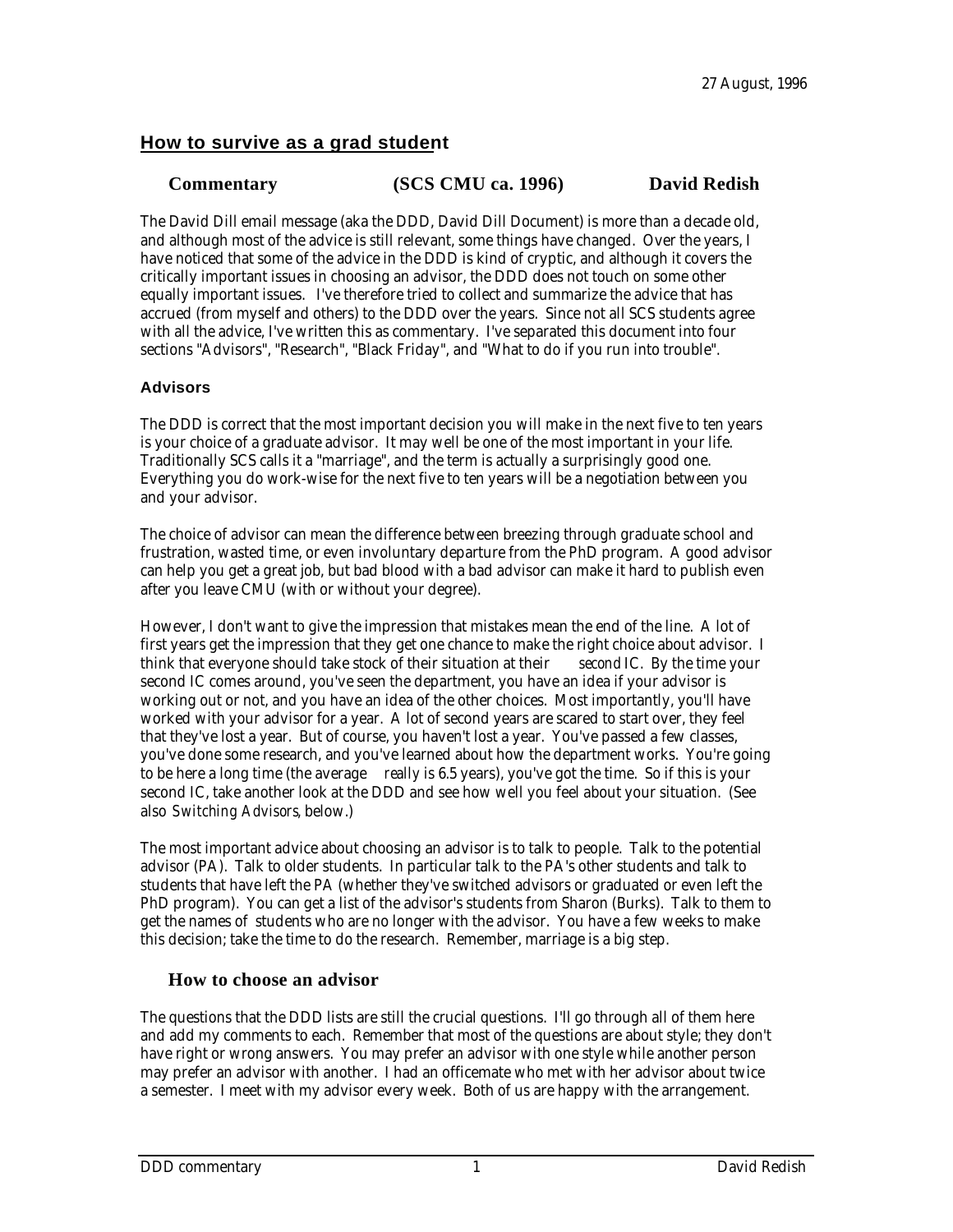Whether the answer is good or bad depends on your personality, but if you don't know the answer, the odds are definitely against you.

1. Does the PA (potential advisor) want students? (or more students?) Does the PA already have too many students?

Some faculty are always happy to take on additional students (more students means more work means more papers), but they may already have more than they can handle. Ask the PA's current students how much guidance they get from the PA. Sometimes faculty can be out of touch with their own students (this is disastrous -- don't let it happen to you!).

2. Does the PA have research interests in common with you?

Some people suggest that it is critically important to choose a topic that will sustain your interest over six years, but don't go with a PA because that PA is the only person working in your area. Sometimes a PA may be able to find a connection between your area and theirs.

I think that this question is generally overrated in importance. (It's also the one that every incoming first-year thinks about.) Remember that faculty are people too. They get excited about new topics and do change their research paths. For example, my advisor and I switched research areas drastically six months after I arrived. (We were doing standard AI and switched to neuroscience. We ended up taking Neuro I and Neuro III together.)

The important point here is not to depend on your advisor changing topics. You and your advisor should be able to find a starting project that you are both excited about. If you are both flexible about topic, you'll find a good compromise that interests you both. I think that if you agree on what the important questions are, then you should be fine. By this I mean questions on the order of "How does the brain work?" or "How can we make a well-typed language usable in real applications?"

3. Are the PA's students generally successful? Do they complete their degrees or have most left the program before doing so? Have recent students, who may not have finished, produced good research and papers? Do students stick with the PA or do they change advisors?

4. Does the PA generally keep commitments?

An advisor that does not keep appointments or does not read papers in a timely manner can make your life very difficult and frustrating (that's an understatement). An advisor that doesn't show up to Black Friday means that if anything goes wrong (even remotely wrong) you might not have anyone to argue that you shouldn't be kicked out of the PhD program.

Ask other students about this. Advisors who fail to meet their commitments are less rare than we would like.

5. Is the advisor going to be around for a while?

Many of our top faculty have recently gone to industry. Others have left to start up their own companies. Often, the offer and the decision are very sudden, but don't be afraid to ask the PA whether they expect to still be here in five years.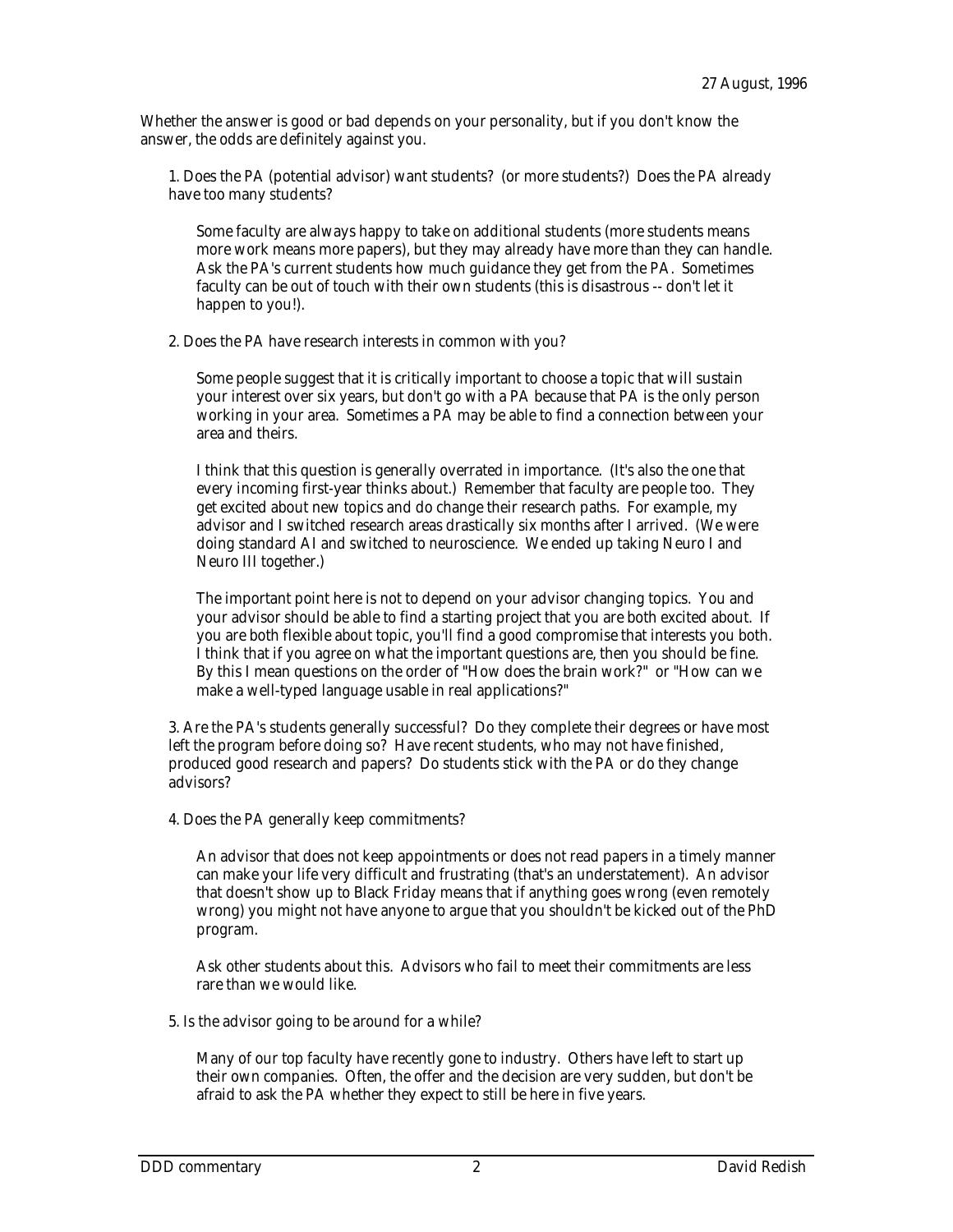Watch out also for faculty who are up for tenure soon. Generally SCS awards tenure for junior faculty, but if they don't then the PA may leave for another department that will give them tenure. Again, ask.

6. How long as the PA been here?

More established faculty (often) know their way around the department and have the benefit of experience in directing their students. They are also often higher ranking in the politics of the field, which means it may be easier to get your papers published or your work recognized. But they often also have more students and more responsibilities and less time for you.

Less established (younger) faculty have fewer commitments, fewer projects, and more time for you, but they also may not know all the ins and outs of the department, may be less high ranking in their field, and may have a harder time getting recognized.

Watch out also for the "eager young faculty" (where young faculty work themselves and their students as hard as possible in order to make a name for themselves and to make tenure) and for the "fossilized older faculty" (where older faculty continue to work on projects that are very out of date and may not know all of the current work in the field) phenomena. Note that this is very dependent on personality. If you like working really hard, an eager young faculty can be a great opportunity. Similarly, if you have enough independence to make sure that your work is current and interesting, then even fossilized older faculty can be very good advisors.

7. What is the PA's publication record? What's the co-author deal?

Read some of the PA's papers. An important question you may not have had to consider before is the authorship deal. Who gets to be first author on a paper? Who gets to be a co-author on a paper? Does the PA's name have to be on every paper you write?

Don't be afraid to ask about this directly. Most faculty have explicit policies that they follow about this.

8. Does the PA's research style agree with yours? Do you agree about what constitutes a good research result?

Realize that you may be wrong about what constitutes a good research result. Realize also that your (or the PA's) style may change. This is a topic to keep in mind throughout your graduate career. Often people don't realize there's an incompatibility until it's too late.

9. How independent should you be? Will you want to work on your own project? Or on a project the PA gives you? Will the PA be willing to stretch a bit to accommodate your interests?

This relates to how often you and your advisor will want to meet. An important question to ask yourself is whether you are motivated enough to **be** independent.

10. How much will the PA pressure you?

This is very important. Writing a thesis is nothing like writing an essay or a term paper. You **will** run into problems. Do you need deadlines? Do you prefer to work on your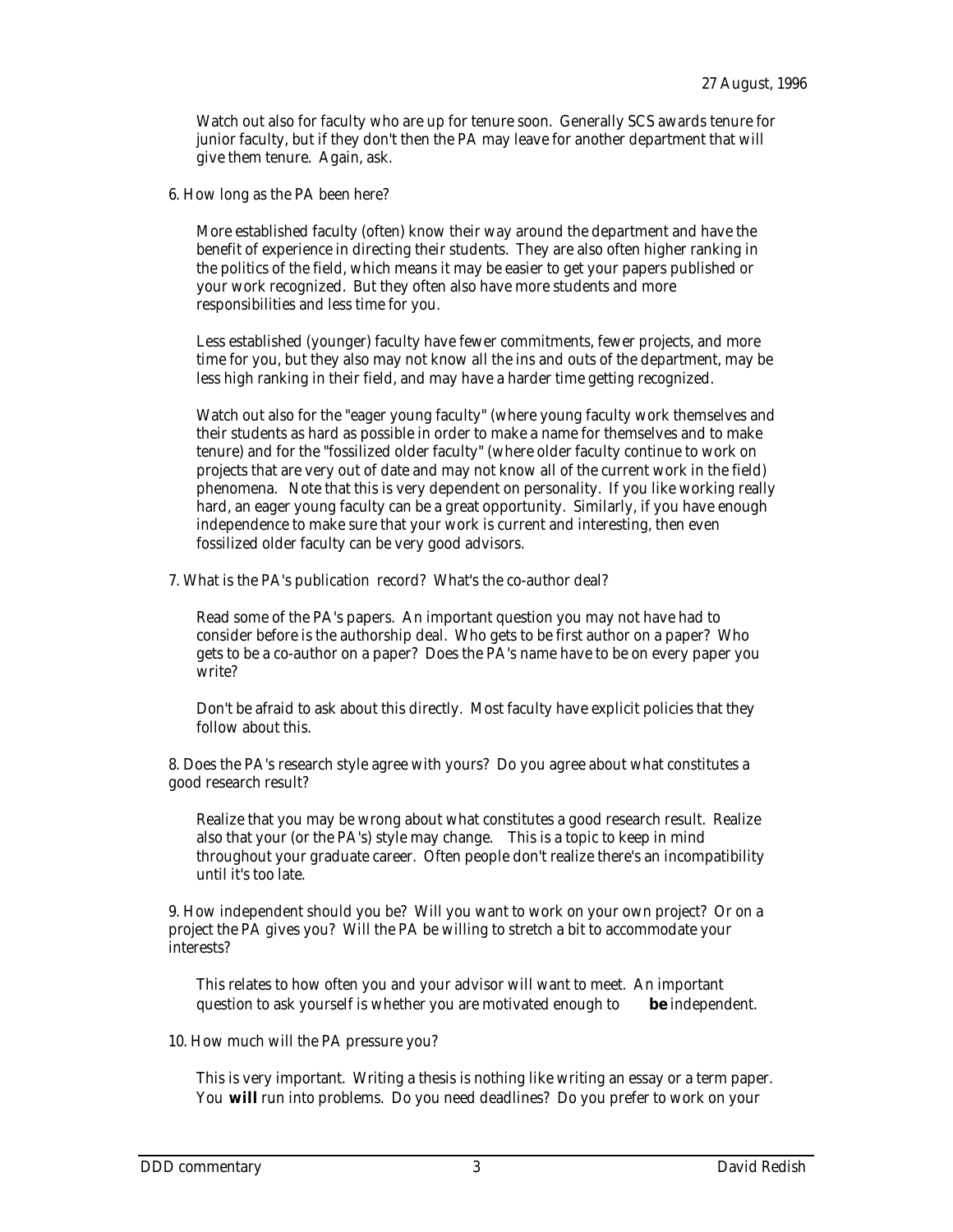own? Do you like to talk about projects that are half-finished? Do you like to think aloud with a sounding board to bounce possibly crazy ideas off of? Or do you prefer not to show anything to anyone until it is done? What matters is that you and your advisor can work together. This may not be something you can determine before you've worked with someone for a while, but if this is your second IC, this may be a good question to reassess.

11. What expectations does the PA have about relative accomplishments in the first few years?

Does the PA expect you to have done real research? Does the PA expect you to finish courses? Don't be afraid to ask.

Make sure you think the PA's goals are realistic. The best way to determine this is to ask the PA's students. They've (presumably) survived their first few years. Did they feel the PA was realistic about the requirements?

12. What pre-reqs are required? Do you have them? Will the PA help you get them if you don't?

Some faculty require extensive background knowledge in order to work on a project. Others don't. Make sure that if you need background knowledge you don't have then the PA is willing to spend the time to bring you up to speed.

13. What is the funding situation?

CMU-SCS has tried hard to maintain the illusion that funding plays no part in the student-advisor marriage process, but this is not entirely true. An advisor's funding certainly determines whether you get a better workstation or the opportunity to attend more conferences.

14. I'd also add an additional question: Do you want to work on a large project or a small one?

Large projects have the advantage that there are lots of other people to bring you up to speed and to support you. Working on large projects usually means you don't have to write all of your own support code, but it also usually means you will have to write and maintain support code for others. Working on a small project gives you more flexibility, but also means you have to do everything yourself.

Finally, I'd like to point out that faculty are people too. They have good days and bad days, personality flaws and wonderful aspects, they change, they learn, and sometimes they have personal problems. If your advisor is going through a divorce or is in a fight with another faculty about a patent or has had a loss in the family or something like that they might not deal with you as well or as patiently as they might on other days. Realize that just because your advisor is (probably) older than you, knows more about your field than you, and knows more about the department than you, your advisor is not perfect.

However, this doesn't mean you can ignore your advisor if you disagree. If you disagree scientifically, take the time to go back and prove your advisor's idea is wrong, you may be surprised. If you disagree about something else (the department, conferences, politics, etc.), either work it out or see *Switching advisors*, below. Remember that your advisor can ruin your life if they want to. They usually don't -- putting out good students is a great way to get respect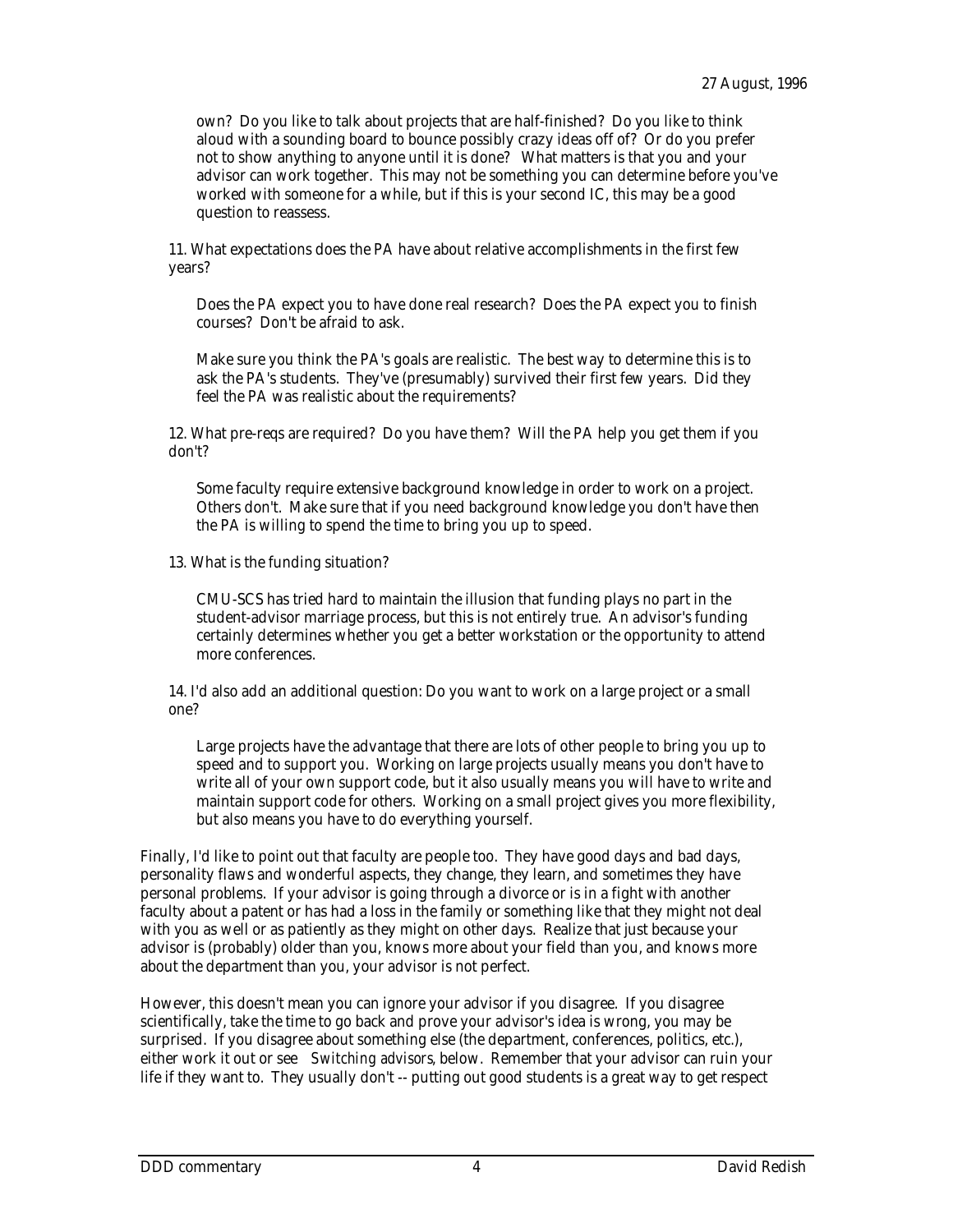in a field. They want you to succeed, but keep an eye out to make sure that things don't get ugly. (See *What to do if you run into trouble*, and *Switching advisors*, below.)

### **Switching advisors**

If you do run into trouble with your advisor, you can always switch advisors. Not enough people realize this. I think that everyone should review their advisor situation at the beginning of their second year. (Actually, it's a good idea to review it every IC.)

Switching advisors is a lot easier than many people think. You don't need to worry about losing your funding or your office or your grant. All you have to do is go tell Sharon Burks that you are changing advisors. Often the hardest thing about switching advisors is realizing that you need to change.

If you are having trouble with your advisor and are not sure whether you should change or not, talk to Sharon or to Jeanette Wing or to another faculty member. Be careful! If you do have a serious problem with your advisor and don't catch it early enough, you may find yourself out on the street. (See *What to do if you run into trouble* below.)

But (!) don't do anything behind anybody's back. Make sure that you've talked to your new advisor. Make sure that you've talked to your old advisor. And most importantly, make sure that someone will be in your corner on Black Friday. (See Black Friday below.) that someone will be in your corner on Black Friday. (See

It's also a good idea to know why you feel you need to switch advisors. Is it a personality or style conflict? Is it a change of research interests (either yours or the advisors)? Is it that the novelty of the research has worn off? Ask yourself if changing advisors will solve the problem.

Think about the option of adding a second advisor. That way if you need to undo the change, you can.

# **Multiple Advisors**

This brings us to the question of having multiple advisors. Having multiple advisors allows you to span disciplines, to combine senior and junior faculty, and perhaps to make it more possible to get funding while working in an area that doesn't get a lot of funding. But there are negatives as well. Both advisors may blow you off expecting the other to deal with you, or both may expect 75-100% of your time. They may pull you in different, incompatible directions.

Whatever happens, make sure they communicate with you and with each other. Make sure that they **both** know what you are doing. Make sure that come Black Friday, one or both of them will be able to defend you to the other faculty.

### **Going outside CS for an advisor**

CMU CS spans disciplines ranging from programming languages to parallel hardware to neuroscience, but sometimes the best advisor for you is not in the CS department. The advisor must have a courtesy appointment in CS, but there are faculty in psychology, robotics, and GSIA with appointments in CS. Although this may allow you to get closer to your own interests, be careful to make sure that someone is at Black Friday to defend you, and make sure that the advisor knows the ins and outs of CS. Generally, if you are going to go outside CS for an advisor, it is a good idea to have two advisors; a second advisor in CS allows you to have an advisor who is deeply involved in CS, who can advise about classes to take, and who can defend you at Black Friday.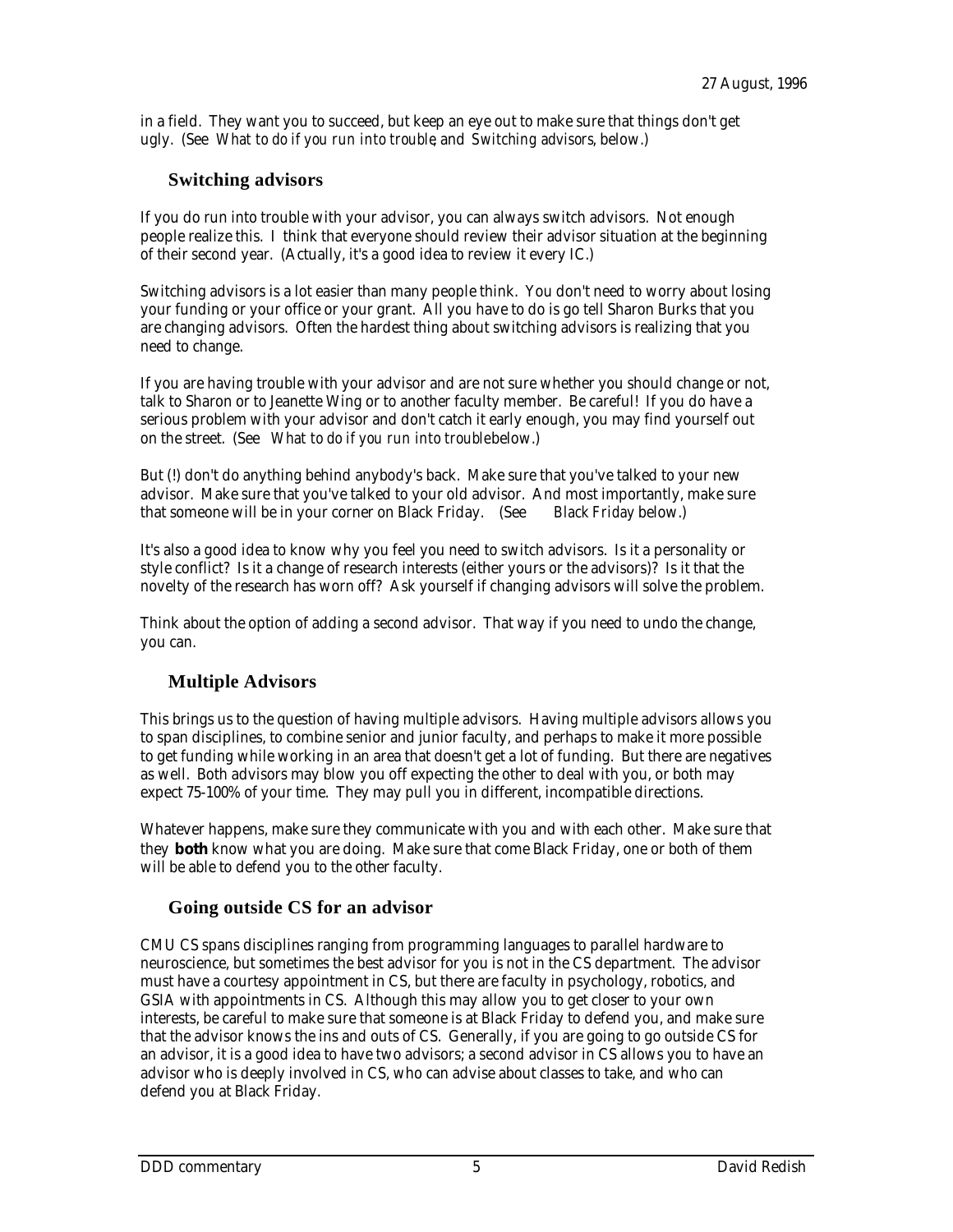#### **Research**

The balance between research and classes is simple: classes are unimportant, research matters. The only reason there are classes in CS at all is because we would be embarrassed if you graduated without having some background in the core areas. The problem is that (1) many of you know how to take classes, (2) classes are easy, and (3) classwork expands to fill your time. Realize that every day you are taking classes, you will face one of two possible questions: either "Do I do this exciting research and do just enough to get by in this class or waste my time doing extra work for this class?" or "Do I bang my head against this wall not getting anything done or do I do this classwork in which I at least know what to do?" Try to be asking yourself the former, not the latter question; you'll finish your degree faster.

I personally suggest starting with research, but your advisor may be different. You should talk to your advisor about what the right way to start is. Some advisors are perfectly happy to have a student take a semester to do research and take no classes (I did this my second semester), others insist on finishing classes as soon as possible. Realize, however, that come Black Friday if you've passed two classes, it will be very easy for your advisor to defend you. If you haven't taken any classes, you need to be very sure that your advisor is willing to (and can) stand up for you at Black Friday. (See *Black Friday* below.)

In any case, remember that extra work for a class counts for nothing. You may learn something, and you may find very interesting new topics to look into (both of which can lead to new research topics which is good), but when the faculty sit in judgment on Black Friday, all they want to know about your classes is did you pass or not. Extra work on research gets you publications and moves you towards your thesis. Don't spend any more time on classes than you have to. But don't blow off the classes. You may find them harder than the undergrad classes you've seen already. Many of us needed study groups to pass some of the quals.

It is, however, very hard to learn to do research, especially if you've never done research before. The questions are intangible. There's no right answer. There's no one laying the problem out for you. You won't know when you're finished. You won't even know if the problem is solvable until you've solved it. And even then it's very hard to be sure you're right.

Realize, however, that one of the things your advisor will almost certainly be good at is research. Your advisor will probably be very good at helping you find a good project to start with. Along with your advisor, set yourself some specific goals. Start with a small project. Look at the IC mini -symposium for goo d examples of 1-2 year projects. Plan to participate in the IC mini -symposium after your first or second year. Once you've got one research project under your belt, the others will be easier.

### **Presenting your work**

Many people don't realize how much of academia is presenting the work you do. CMU SCS gives you lots of opportunities to learn to do this, and it looks good on your Black Friday letter (presenting talks goes under "Skills" and is an important part of your graduate education). These opportunities range from the IC mini-symposium (mentioned above) to internal seminars (most groups have very informal weekly seminars -- go to them, present at them, it's a friendly audience!) and tech reports (your advisor will know when to put out a tech report) to conferences, workshops, and journal articles.

Use the low-key informal sessions to practice for outside talks and use them as short-term goals. Being forced to lay everything out clearly and concisely is an excellent way to move your research forward. Additionally, the questions and criticism you get will help you. If you've never given talks before, start with the mini-symposium and the informal internal seminars --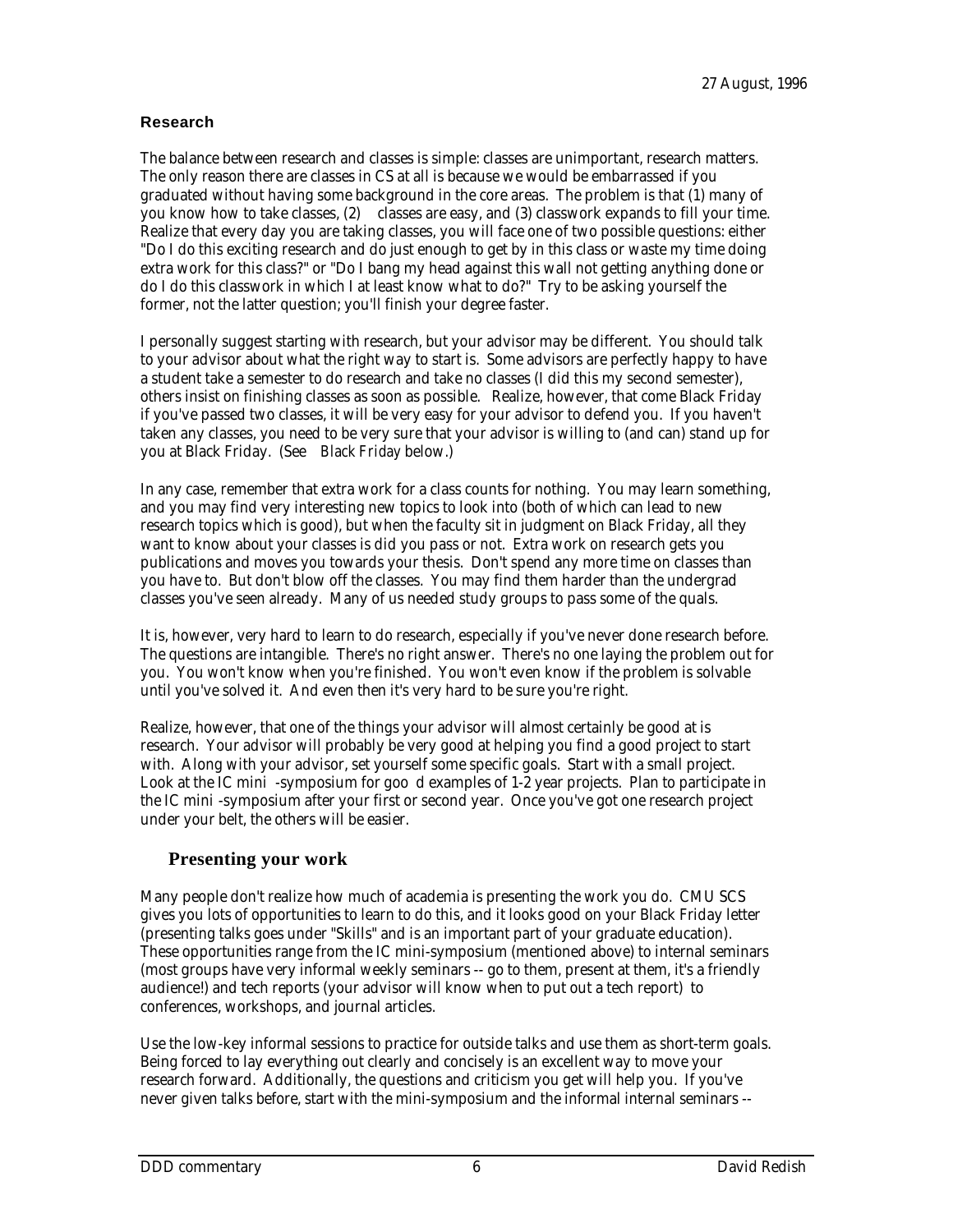these will usually be in front of a friendly audience. But by the time you're in your third or fourth year, you should be ready to go to conferences and present your work there. But again, ask your advisor for help here. This is what they're good at (if they weren't, they never would have gotten a faculty position).

### **Black Friday**

By now, you will probably have heard all about Black Friday. So rather than discuss what it is (you can always look in the PhD document for that information), I'm going to tell you how to survive it. Have someone in your corner. That's so important I'm going to repeat it.

### *Have someone in your corner to defend you at Black Friday.*

Usually this person will be your advisor, but if your advisor can't (or won't) be at Black Friday, make sure someone else will be. If you TA'd that semester, talk to the faculty you TA'd for. If you did work with another faculty, talk to that person.

You also need to make sure that your advisor knows what you did during the past semester. The Black Friday form that Sharon asks everyone to fill out each semester is useful, but make sure that your advisor knows what's on the form. (A copy is sent to your advisor, but make sure that your advisor has read it.) Also, make sure that you write down **everything** that the faculty needs to know on that form.

## **The Black Friday letter code**

I'm going to pass on a secret. There is no code. With very few exceptions, your advisor writes your Black Friday letter. If you don't understand your letter or if it isn't what you expected, go talk to your advisor about it. If you can't talk to your advisor about it, then see *Switching advisors*, above.

### **What to do if you run into trouble**

### *You will have problems. You'll probably be shocked when it happens.*

If you have a problem (failing a qual, having problems with your advisor, finding out that your thesis topic has been/is about to be scooped, etc.), CS has enough of a support structure to catch you and make sure you work through it. The support structure is there, but you have to find it, or it might not catch you.

Usually your advisor can help you. (That's their role.) Start there. But sometimes the problem is with your advisor. If you can't talk to your advisor, there are other options.

If you run into trouble with your advisor, you will need help and the key to help is other people (particularly other faculty). Talk to other faculty besides your advisor, talk to older students, even if just to your office mates. Talk to them *before* you have any problems. The most important thing to do is to make sure you know other people in the department and to have your support structure in place *before* you need it. Don't hide in your office doing nothing but work.

If you do run into trouble, there are a lot of people to go to: Sharon Burks can solve almost anything :). She's very busy, but don't be afraid to go talk to her if you have a problem. Jeanette Wing is the current graduate student advisor, she has office hours regularly. There is now a student ombudsman who's job it is to listen to problems and help. All of these people are happy